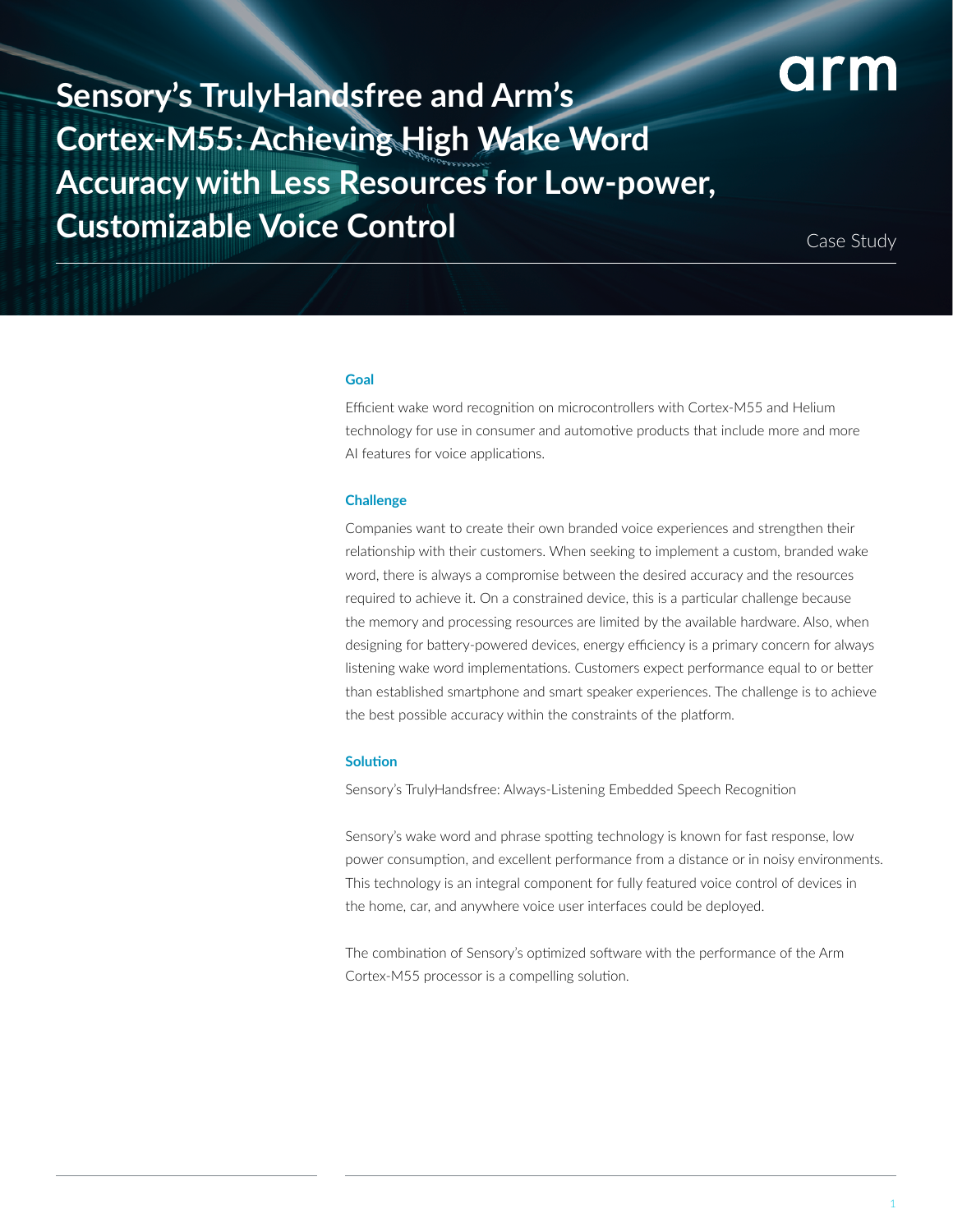## **Benefits**

- ÷ Best in class performance (false reject, false accept) for an optimal user experience.
- ÷. Supports dozens of languages and enables global voice coverage.
- $\div$  Flexible, model sizes from 1MB to as small as 40KB, which can be customized for DSP. microcontroller, or applications processor-based products.

## **Applications**



Battery operated devices such as True Wireless Headsets, TV Remotes and Smart Watches

AC mains powered devices such as Smart Speakers, Smart TVs and Smart Appliances

Automotive Infotainment Systems and Mobile Applications

Learn more about the products we love at Sensory: [https://www.sensory.com/featured-products/.](https://www.sensory.com/featured-products/)

## **Design challenges**

Microcontrollers are typically designed for resource-constrained applications. As more and more features and functions are squeezed into products that utilize AI on the endpoint, Sensory's engineers are constantly challenged to do more, with less. For [TrulyHandsfree](https://www.sensory.com/wake-word/), this translates into maintaining optimal wake word accuracy with a reduction in MHz.

To provide a successful voice experience and unlock a whole new range of applications where ML/AI at the endpoint is pushed even further, our team needed to explore the possibilities with a microcontroller capable of handling DSP-type workloads in an efficient way. We needed to investigate and quantify the benefits that could be directly applied to keyword spotting products such as true wireless earbuds, wearable health trackers, smart speakers and video doorbells. Products which all need to stay competitive, by packing in more and more AI features.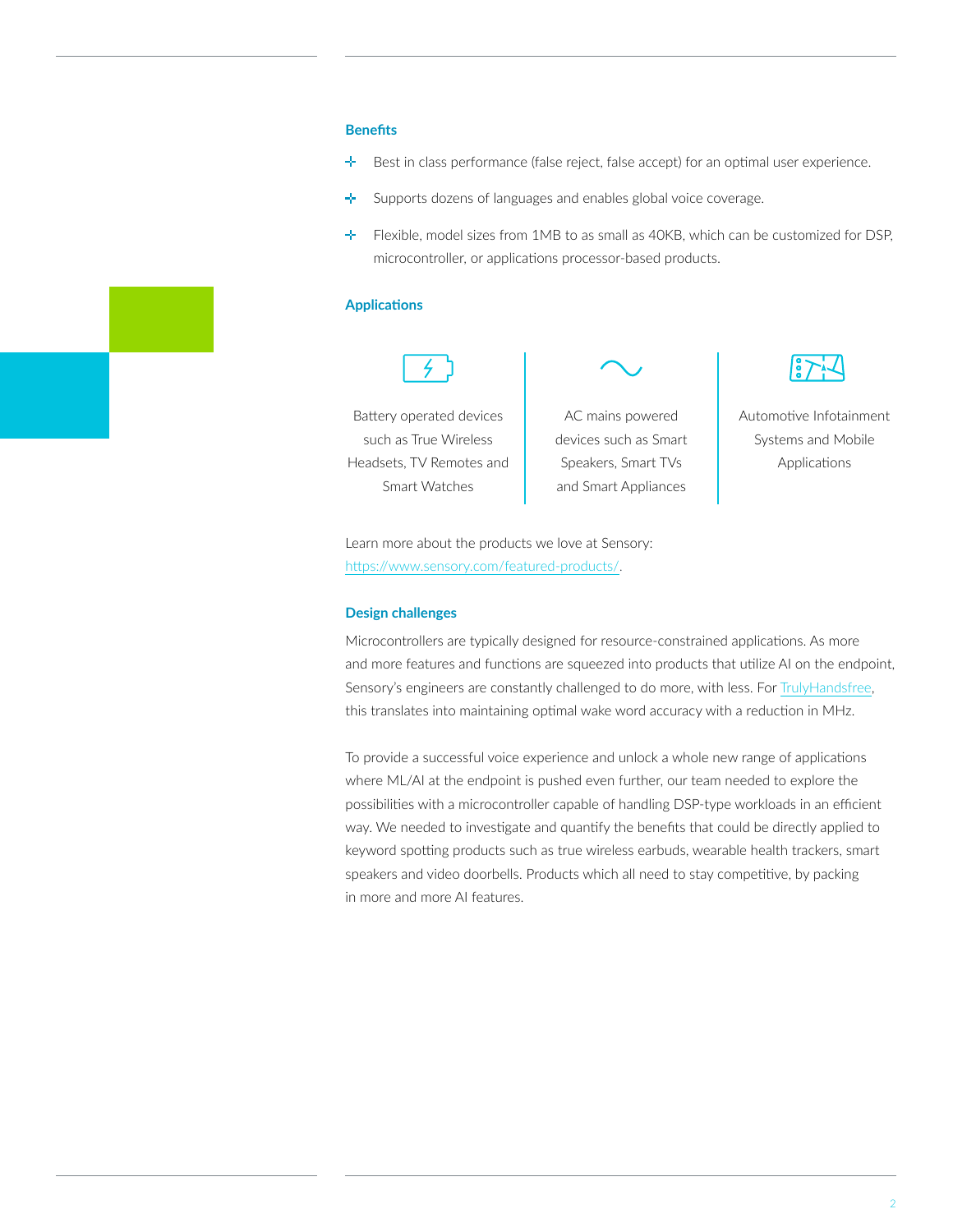## **Design implementation**

Arm Cortex-M55 offered a solution that would enable Sensory to bring AI to more devices and people in the most efficient way. As we have been working on Cortex-M4 and have had a long history working with Arm's toolchain, our engineering team jumped on the opportunity to port our existing TrulyHandsfree software to Cortex-M55.

The Cortex-M55 processor brings more performance, simplified software development, and an extensive ecosystem, which enabled Sensory to conduct investigations in an efficient way and enabled us to quantify the benefits of Cortex-M55 for the keyword spotting applications.

Before we jump straight into the Cortex-M55 benefits, it is probably best to revisit a few high-level topics on how to measure wake word accuracy and how model size and MHz come into play.

In general terms, wake word accuracy is represented as an operating point on the performance graph. The operating point is meant to provide a balance between false reject (FR) percentage and false accepts (FA) per day. You can see this on the chart below. Also, a detailed report on FR/FA testing can be downloaded [here.](https://info.sensory.com/wake-word-evaluation)





There are many different factors when defining the actual operating point, but in general the balanced approach is desired.

The recurring theme of doing more with less, for AI at the endpoint presents the greatest challenge and often means that efficiency or accuracy has to be sacrificed. For example, if developers are limited in processing power and require fewer MHz for wake word detection, then the typical solution would be a smaller wake word model which results in lower frequency, but also lower accuracy.

Figure 1 False acceptance vs. false rejection rate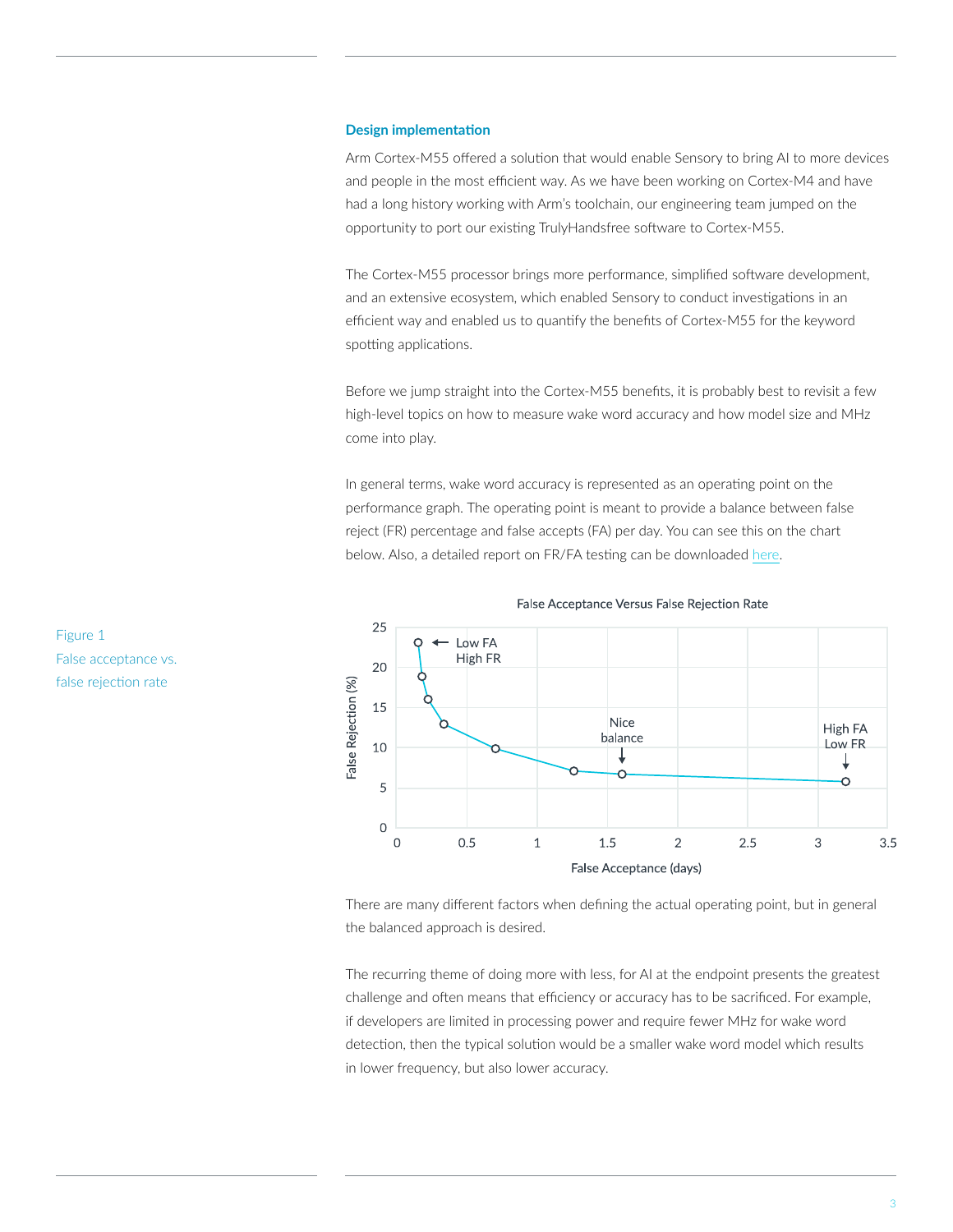This is not ideal, but sometimes a design trade-off that has to be made. The table below shows an estimate on how model size, MHz, and False Reject rate on a Cortex-M4, which we have been using in our current solution. For comparison purposes, the wake word engine is being exercised in a variety of background noise profiles and each False Reject rate is referenced to a fixed False Accept rate of three events per day.

| <b>TrulyHandsfree</b><br><b>Model Size</b> | MHz Cortex-M4 | <b>False Reject %</b><br>Lower is Better* |
|--------------------------------------------|---------------|-------------------------------------------|
| 1MB                                        | ~200          | $2 - 5%$                                  |
| 250KB                                      | ~50           | 5-10%                                     |
| 80KB                                       | ~120          | 10-20%                                    |
| *Estimates                                 |               |                                           |

With each reduction in model size there is a significant reduction in MHz, which is also accompanied with a loss of accuracy. A loss of accuracy that creates the potential for a higher occurrence both False Rejects (FR) and/or False Accepts (FA). However, things are now different with Cortex-M55.

Arm's new Cortex-M55 includes [Arm Helium technology](https://developer.arm.com/architectures/instruction-sets/simd-isas/helium), a new vector instruction set extension that provides a significant uplift when applied to Sensory's TrulyHandsfree. When compared to Cortex-M4, which is currently used in TrulyHandsfree, Cortex-M55 provides equivalent wake word accuracy, but with an average reduction in MHz of 73%.



This is an initial analysis, Sensory expects that even further optimization may be achieved with Cortex-M55.

Figure 2 Cortex-M4 vs. Cortex-M55 MHz by model size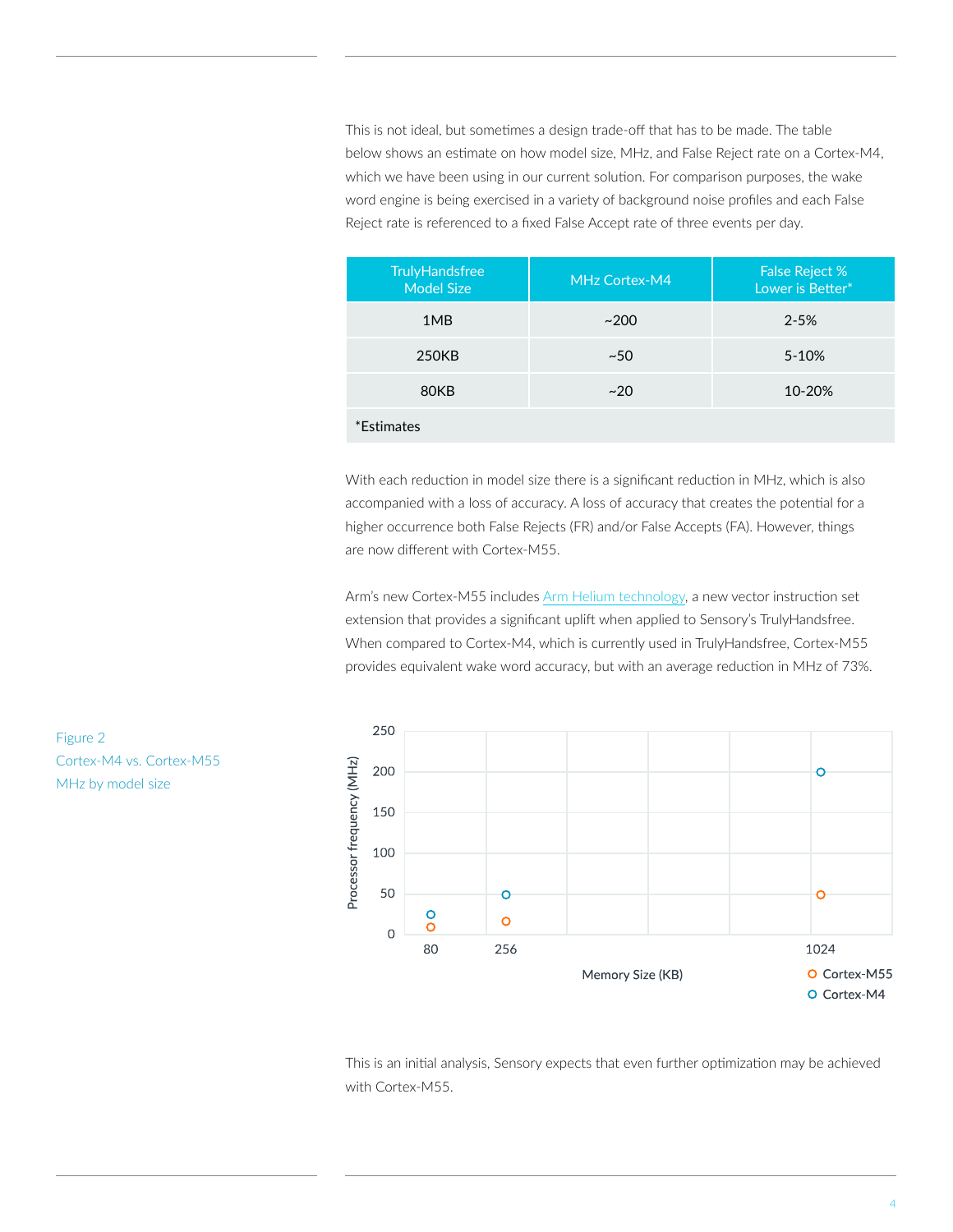Working with Sensory's TrulyHandsfree and Arm's Cortex-M55, developers no longer face the trade-off of decreased accuracy for lower frequency. When paired together, the solution enables developers to free up resources and simultaneously maintain model size for industry leading, wake word accuracy. With such a dramatic reduction in MHz, some developers may even choose a more accurate model and still leverage a lower frequency. From a software perspective, developers can take advantage of the simplified experience working with a single toolchain and a familiar software development ecosystem. Cortex-M55 is an efficient solution for workloads for which you would often use a DSP, but now you do it with only one processor and a familiar toolchain.

Sensory and Cortex-M55 products provide a premium user experience for wake word spotting and, with a lower frequency, they open up the resources for powerful new features like [Sound Identification](https://www.sensory.com/sound-identification-scene-analysis/) or gesture control. Arm and Sensory empower developers to do more with less. Saving compute resources leads directly to greater energy efficiency and enables new use cases. For many constrained use-cases, energy usage is of critical importance. The inclusion of Helium vector processing technology in the Cortex-M55 processor enables significant improvements in terms of useful work per Joule when running DSP and ML workloads. Simulations carried out by Arm show an improvement of over x3 in average energy efficiency compared to Cortex-M4, measured over a range of common DSP kernels.

To see how the features available in the Cortex-M55 processor allowed us to optimize the implementation of Truly HandsFree, let's look at the following example.

The code example below shows the use of low overhead loops and vectorized instructions to achieve a smaller model size and much higher performance.

```
/* Vectorized implementation of 16x8 multiplication with low-overhead loops */
\overline{1}\overline{2}.section .text.mla_vec_lol_16x8, "ax"
_{\rm 3}.type mla_vec_lol_16x8, %function
\sqrt{4}.global mla_vec_lol_16x8
5
            .balign 32
       mla vec lol 16x8:
6
\overline{7}\frac{1}{1} R0: int a[]
_{\rm 8}// R1: int b[]
\overline{9}1/ R2: int n
\begin{array}{c} 10 \\ 11 \end{array}// Vectorization width: 8
                           {r4, r5, r6, lr}
            push
1213
            movsr4, #0// Set up sum register
14\,wlstp.16
                           lr, r2, end_tail_lol_16x8 // Start low-overhead loop
15\,// Process vectorizable elements
16
17
       start_vec_lol_16x8:
18q0, [r0], #16
19
                                                // Load 16-bit data from a[]
            vldrh.s16
\begin{array}{c} 20 \\ 21 \\ 22 \end{array}q1, [r1], #8
            vldrb.s16
                                                // Load 8-bit data from b[] and signed extend to 16-bit
            vmladava.s16 r4, q0, q1
                                                // sum += a[i] * b[i]23letn
                           lr, start_vec_lol_16x8 // Next low-overhead loop iteration
24end_tail_lol_16x8:
25
26
            movsr0, r4{r4, r5, r6, pc} // Return
27
            pop
```